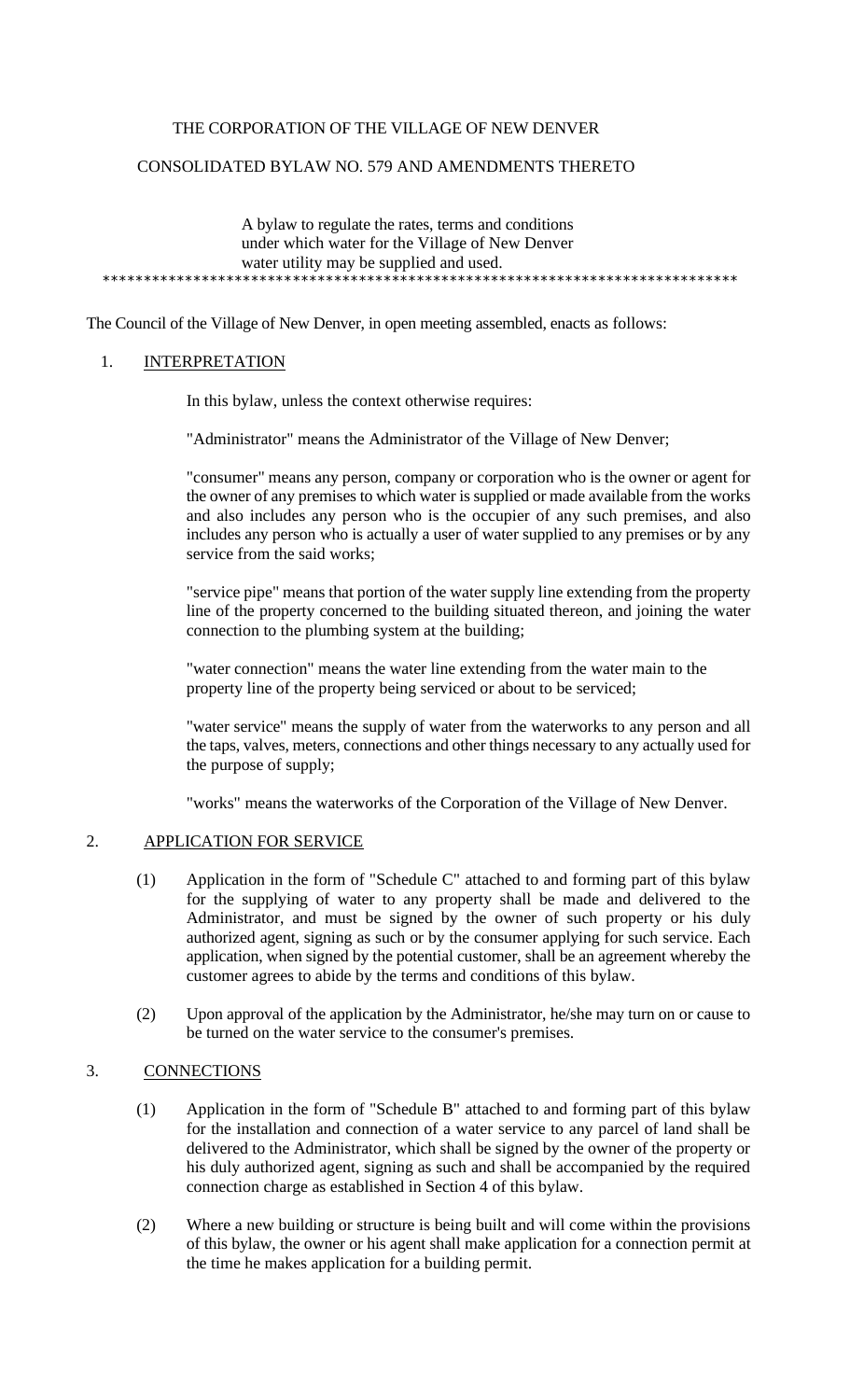- (3) The administrator shall determine the size of the pipe that is to be used in supplying any premises, the position to the street in which it is to be placed, and the main to which the connection shall be made if there is a choice of mains.
- (4) Upon approval of the application by the Administrator a water connection extending from the water main to the applicant's property line shall be laid, unless already laid; thereupon the owner shall connect his service pipe to the water connection to the water connection in accordance with the regulations hereinafter contained.
- (5) It shall be the responsibility of the public works department to ensure that all new water connections have a back-flow prevention valve installed at the service connection and to ensure that at the time of any repairs to a water service, a backflow prevention valve is installed.
- (6) No work shall be permitted to be done on or under any street other than by an employee or agent of the Corporation of the Village of New Denver and no persons shall be allowed to make any connection with the waterworks system without the permission in writing from the Administrator.
- (7) It shall be the responsibility of the consumer to supply, install and maintain the connection or joint at the property line between the consumer's service pipe and the Corporation of the Village of New Denver's connection pipe. The said connection or joint shall be of an approved flange or flare-type fitting. No soldered joints below ground will be permitted.

# 4. CONNECTION CHARGE

To defray the cost of the water connection, there is hereby imposed upon the owners of land upon which are situated buildings or structures a water connection charge as established in "Schedule A" attached to and forming part of this bylaw.

### 5. SERVICE PIPE

- (1) Before any person shall install or construct any water service or commence doing any construction work in relation to or in connection with, he shall notify the Administrator in writing. If required by the Administrator he shall furnish a plan and specification which shall show:
	- (a) the purpose for which the water is to be used, the size of pipes and the number of outlets in connection with such an installation;
	- (b) a description of the material which the applicant proposes to use in connection with such installation or construction.
- (2) The installation of service pipes shall be the responsibility of the property owner but shall conform to specifications approved by the Administrator.
- (3) All underground pipes on any premises shall be placed below the frost line, not less than forty-eight inches (48") below the surface of the ground. All pipes that are shallower shall be insulated to the satisfaction of the Village.
- (4) It shall be the duty of every consumer to provide that all taps, fittings and other things connected with the service within the premises are in good order and installed and connected in accordance with the provisions of the Building and Plumbing Bylaws.
- (5) Every premises shall have a properly place stop and waste cock.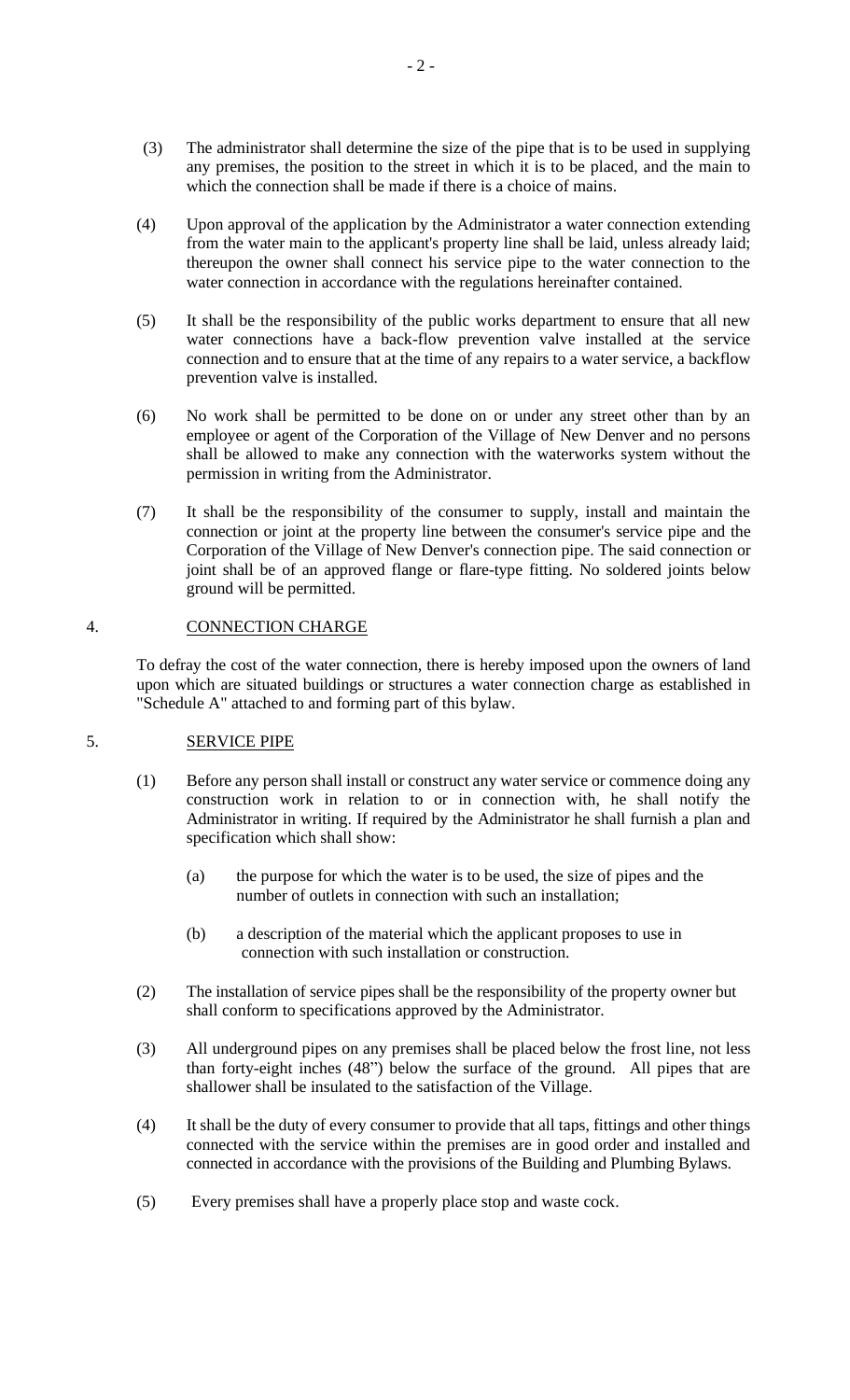- (6) When the owner's service pipe plans and water connection application have been approved he may proceed with the installation of the service pipes. When the service pipes have been installed but before the excavation is backfilled, the Administrator shall be notified that such work is ready for inspection and he/she shall make such inspection within two days thereafter excluding Sundays and holidays.
- (7) The backfilling of the service pipes shall not be commenced until the Administrator has signified in writing that he/she is satisfied that the material and workmanship employed are to his satisfaction and that the pertinent sections of this and other bylaws have been adhered to.
- (8) The Administrator or any other officer or employee of the Village of New Denver shall refuse to turn on water to any premises not complying with this section.
- (9) (a) In the event of leakage, freezing or other condition which causes the interruption of supply in the service pipe, repairs shall be the responsibility of the consumer. If the consumer feels that such conditions are present in the Corporation of the Village of New Denver's connection pipe, and not in the consumer's service pipe, he shall deposit with the Corporation of the Village of New Denver a sum of money equal to the Clerk's estimate of the cost of excavation and backfilling required.
	- (b) In the event that the Corporation of the Village of New Denver's connection pipe is faulty and is the cause of the consumer's complaint, the Corporation of the Village of New Denver shall repair such faults and return the deposit to the consumer. If there is no fault found in the Corporation of the Village of New Denver's connection pipe, the consumer shall forfeit that portion of the deposit in the amount equal to the actual cost of the work, any surplus being returned to the consumer. The consumer shall have the right to inspect the site of the excavation by the Corporation of the Village of New Denver and satisfy himself as to the condition of the connection pipe.
- (10) Every consumer shall provide for each service to his premises a pressure-reducing valve and pressure relief valve in the event the water pressure in the main serving his premises shall be or become so great as may cause damage.

# 6. RATES

- (1) There is hereby imposed and levied a water user rate upon all users of water supplied by the Corporation of the Village of New Denver water utility.
- (2) The Administrator shall classify each consumer in accordance with the categories set out in "Schedule A" attached hereto and forming part of this bylaw and the consumer is liable for the appropriate rate.
- (3) A 5% penalty will be applied to all amounts that have not been paid by February 15th of each year, and an additional 5% penalty will be applied to all amounts that remain unpaid at October 1st of every year. A new consumer shall be charged for the full month regardless of the date he occupied the premises.
- (4) Any rate remaining unpaid on the thirty-first of December shall be deemed to be taxes in arrears in respect of the property in which the consumer dwells and shall forthwith be entered on the real property tax roll by the Collector as taxes in arrears.
- (5) (a) No contractor, builder or other person shall use for building purposes of any kind any water from any pipe or main of the waterworks or from any other consumer without the written approval of the Administrator.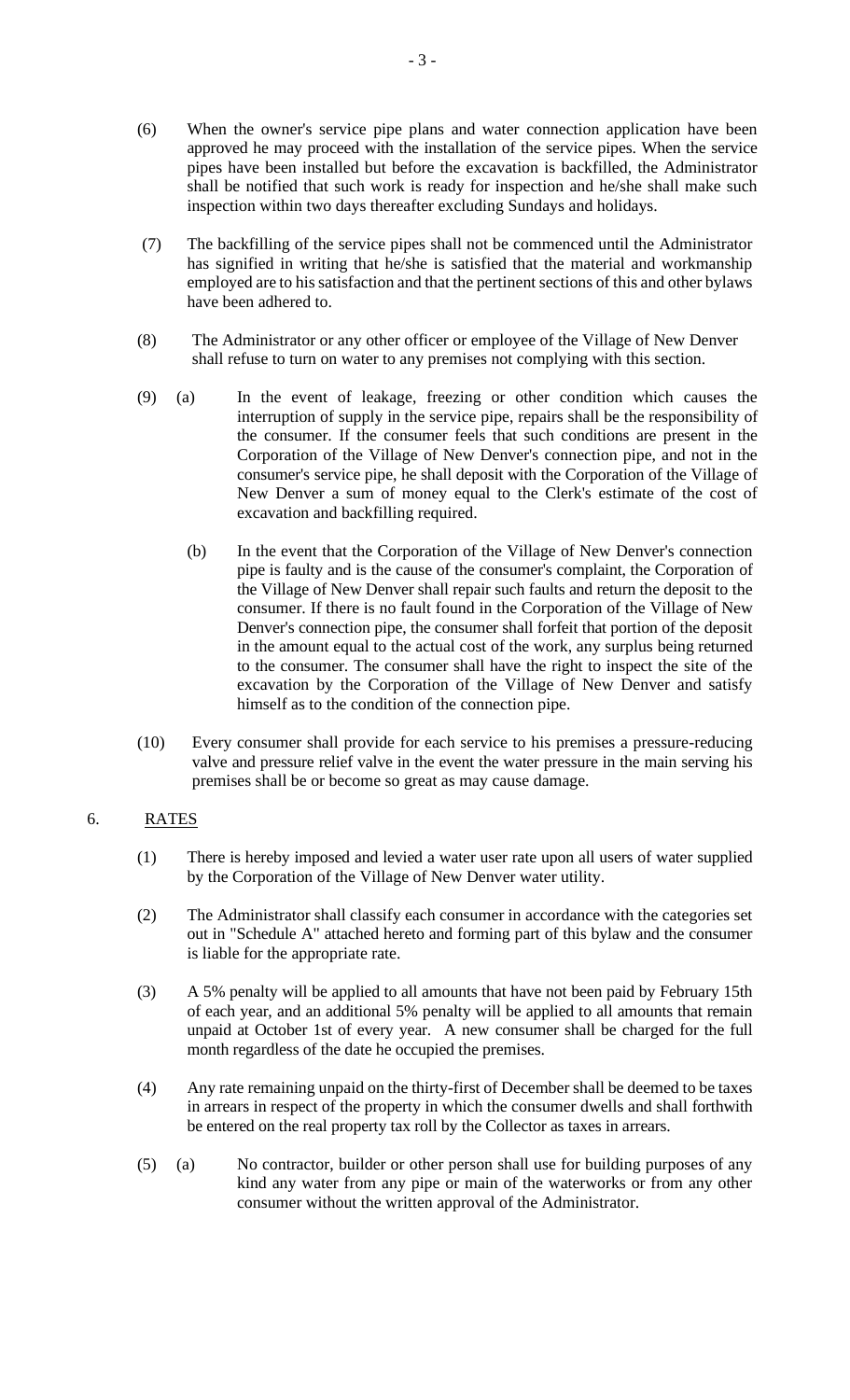- (b) Applications for such service shall be made in the manner prescribed in Section 3 of this bylaw and the user shall agree to pay the rates applicable, the connection fee if one is required and to properly protect the supply pipes, meter and other facilities of the waterworks.
- (6) (a) No person, except an employee of the Corporation of the Village of New Denver in the course of his employment, or a member of the New Denver and Area Volunteer Fire Department on duty, shall without written authority of the Administrator, open any hydrant, standpipe or valve or use any water there from. Such authority shall reserve to the Corporation of the Village of New Denver the right to stop such use at any time for any reason without liability for damage resulting there from in any manner whatsoever.
	- (b) Every person who receives such authority shall deposit with the Administrator a cash bond of Fifty Dollars (\$50.00) and the charges shall be payable to the Corporation of the Village of New Denver in its reasonable discretion for the use of the water and for damages to the main, hydrant, standpipe or valve.
	- (c) Every person who uses water from any hydrant or standpipe shall pay to the Corporation of the Village of New Denver on demand the minimum charge of Five Dollars (\$5.00) or the sum of Two Dollars (\$2.00) per day for such use or any part thereof, whichever sum shall be greater.

# 7. REGULATIONS

- (1) No person shall destroy, injure or tamper with any hydrant or other fixture of the waterworks and no person shall in any manner interfere or meddle with the water connection or works in any street or make any additions or alterations to the water system or any connection, or turn on or off any corporation stopcock, service valve or gate valve without express approval of the Administrator.
- (2) No person shall sell or dispose of water from the Corporation of the Village of New Denver water system or give it away to any person or persons whatsoever, or permit it to be taken away or carried away by any person or persons whatsoever, or use or supply it to the use or benefit of others.
- (3) No connection or cross connection between the Corporation of the Village of New Denver water system and any other water system or source of water supply shall be permitted.
- (4) No person shall use water for irrigation purposes.
- (5) Any premise having a professionally certified water treatment and discharge system installed, shall keep a regular and effective schedule of maintenance on the system, and provide a copy of the schedule to the municipal administrator or his/her agent upon request.
- (6) No person shall obstruct at any time or in any manner the access to any hydrant, valve, stopcock or other fixture connected with the works, and should any person obstruct such access the Administrator or any other employee or servant of the Corporation of the Village of New Denver may, by his/her order, remove such obstruction and the expense of such removal shall be charged to and paid by the person so offending, and on non-payment thereof, on demand, the Corporation of the Village of New Denver may recover the said expense in a Court of competent jurisdiction.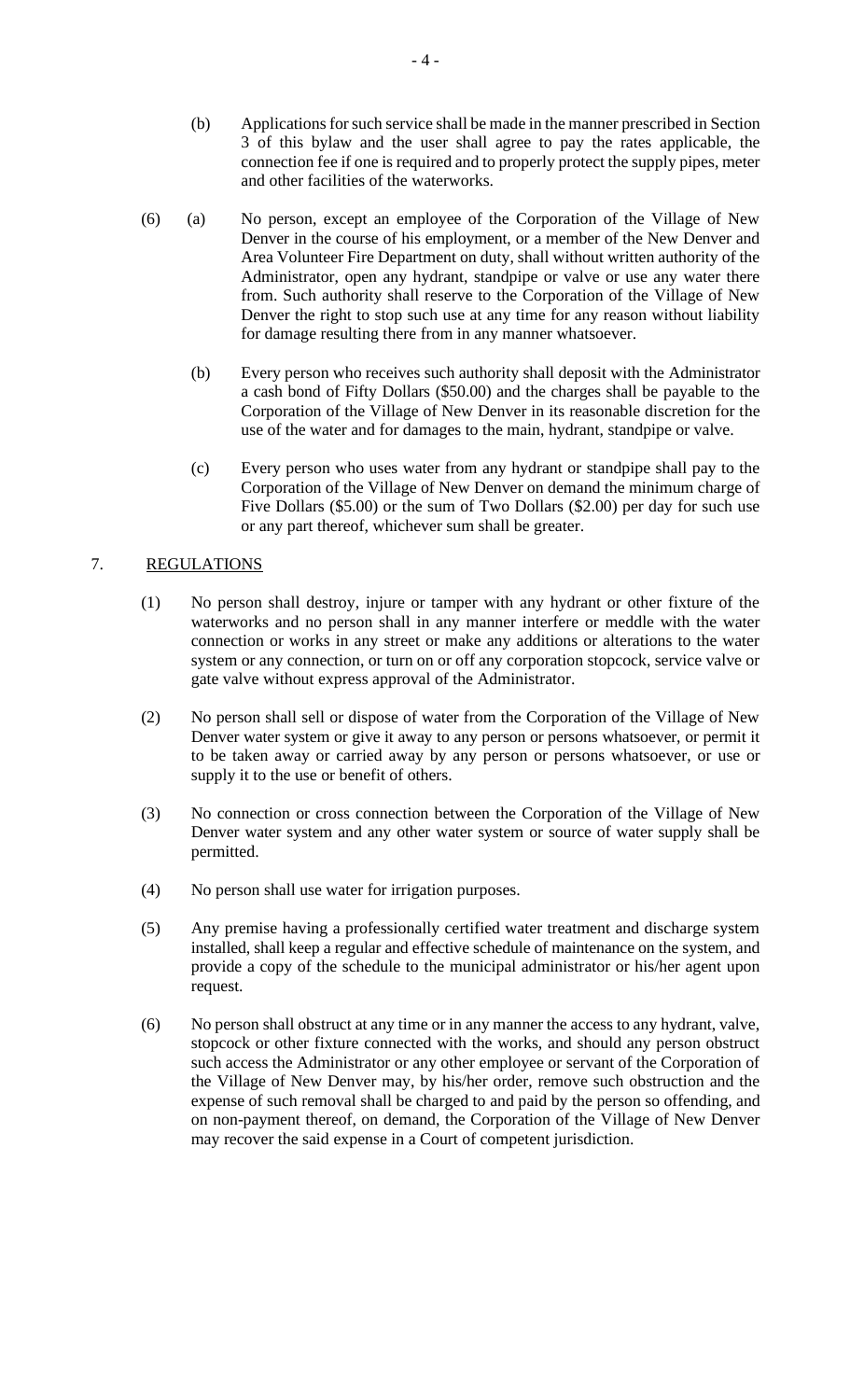(7) No person shall obstruct or prevent the Administrator or any person authorized by him/her from carrying out any or all of the provisions of this bylaw, nor shall any person refuse to the Administrator or any person authorized by him/her, permission to inspect any water service work at any reasonable time.

## 8. ADMINISTRATION

- (1) The Administrator is hereby authorized and directed to have a general supervision over the Corporation of the Village of New Denver waterworks system and to see that the provisions of this bylaw are carried out.
- (2) The Administrator shall have the power, subject to the consent of the Village Council, to appoint assistants and inspectors for the purpose of effectually carrying out the provisions of this bylaw, and wherever the Administrator is authorized or directed to perform any act or duty under this bylaw, such act or duty may be performed by any inspector or employee authorized by the Administrator to perform such act or duty.

Nothing contained in this bylaw shall be construed to impose any liability on the Corporation of the Village of New Denver to service any person or premises or to give a continuous supply of water to any person or premises.

- (4) The Corporation of the Village of New Denver shall not be liable for the failure of the water supply in consequence of any accident or damage to the works, or to excessive pressure or lack of pressure, or any temporary stoppage thereof on account of alterations or repairs, whether such failure arises from the negligence of any person whomsoever or through natural deterioration or obsolescence of the Corporation of the Village of New Denver's system or otherwise, howsoever; but in the event of such failure or stoppage continuing for more than five consecutive days, an equitable reduction shall be made on all rates or services affected thereby.
- (5) The Corporation of the Village of New Denver may, without notice, disconnect the water service to any premises for any of the following reasons, and the Corporation of the Village of New Denver shall not be liable for damages by reason of discontinuing water service for such reasons:
	- (a) unnecessary or wasteful use of water, or violation of regulations concerning water or sprinkling;
	- (b) non-payment of rates;
	- (c) failure to replace or repair defective pipes, fittings, valves, tanks or appliances which are leaking or are otherwise not in a good state of repair and which are or may become a cause of waste of water;
	- (d) for repairs;
	- (e) for want of supplies
	- (f) for employing any pump, booster or other device for the purpose of, or having the effect of increasing water pressure in service lines, without obtaining the approval of the Village Council;
	- (g) for failure to provide a schedule of maintenance on a professionally certified water treatment discharge system, upon request of the administrator or his/her agent.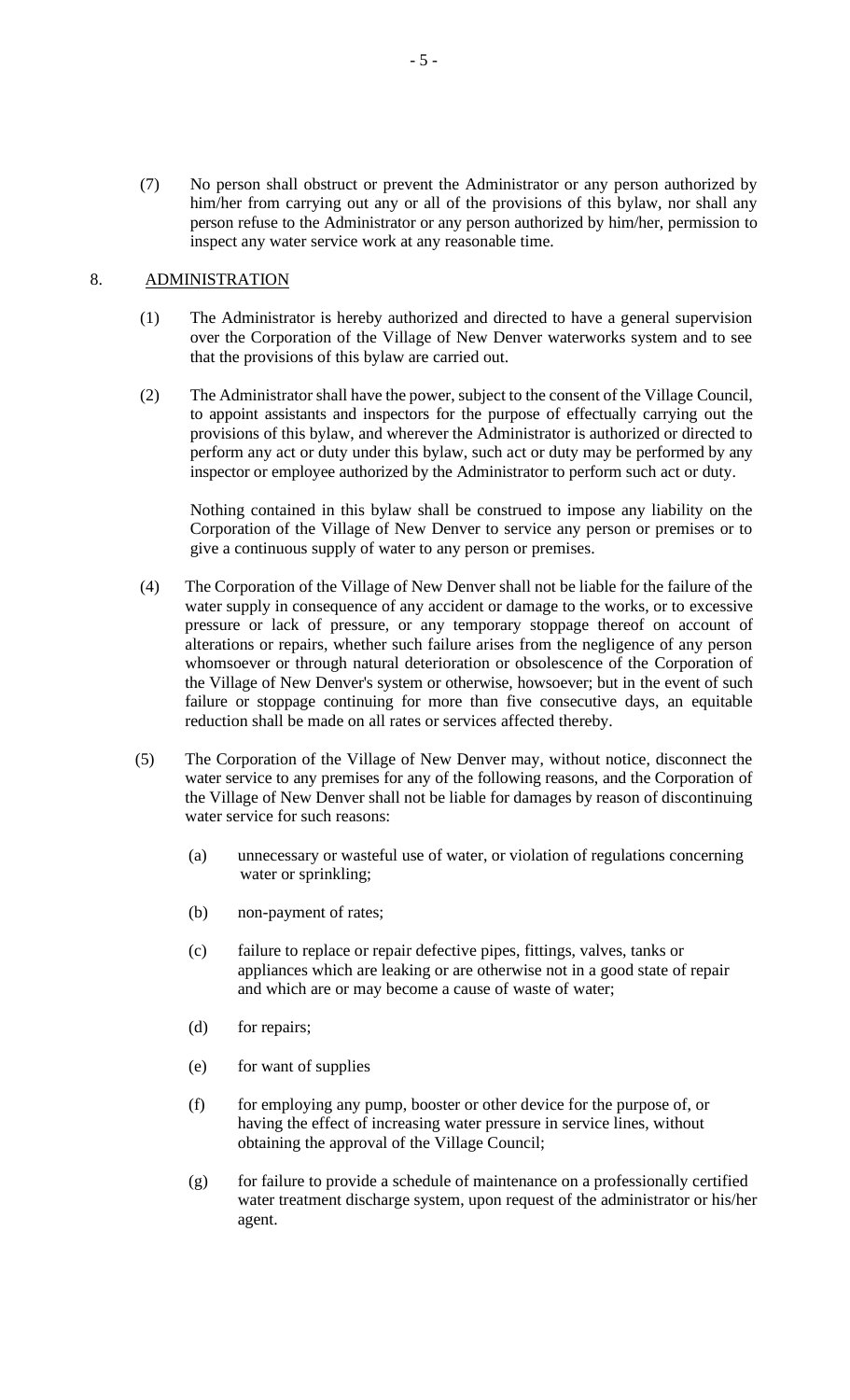- (h) for violation of any of the provisions of this bylaw.
- (6) The Corporation of the Village of New Denver may, in its discretion, whenever the public interest so requires, suspend or limit the consumption of water from the Corporation of the Village of New Denver water system, or may regulate the hours of use, or may further prescribe the manner in which such water may be used.

## 9. OFFENCES

Any person who violates any provision of this bylaw shall be deemed to have committed an offence and is punishable in accordance with the Summary Convictions Act; and each day on which the violation occurs shall be considered a separate offence.

- 10. Village of New Denver Water Rates and Regulations Bylaw No. 574, 2004 is hereby repealed.
- 11. This bylaw may be cited and the "Village of New Denver Water Rates and Regulations Bylaw No. 579, 2004".

READ A FIRST TIME this 9<sup>th</sup> day of November, 2004.

READ A SECOND TIME this 9<sup>th</sup> day of November, 2004.

READ A THIRD TIME this 9<sup>th</sup> day of November, 2004.

RECONSIDERED AND ADOPTED this 23<sup>rd</sup> day of November, 2004.

# MAYOR ADMINISTRATOR

This Bylaw has been consolidated for convenience. List of Amending Bylaws:

| <b>Bylaw</b>                                    | <b>Effective Date</b>  |
|-------------------------------------------------|------------------------|
| Water User Rates Amendment Bylaw No. 620, 2007  | <b>January 1, 2008</b> |
| Water User Rates Amendment Bylaw No. 642, 2009  | January 1, 2010        |
| Water User Rates Amendment Bylaw No. 667, 2011  | January 1, 2012        |
| Water User Rates Amendment Bylaw No. 681, 2013  | January 1, 2014        |
| Water User Rates Amendment Bylaw No. 692, 2014  | January 1, 2015        |
| Fees and Charges Bylaw No. 699, 2016            | April 26, 2016         |
| Fees and Charges Amendment Bylaw No. 704, 2016  | January 1, 2017        |
| Fees and Charges Amendment Bylaw No. 712, 2017  | January 1, 2018        |
| Water Regulations Amendment Bylaw No. 724, 2019 | September 11, 2019     |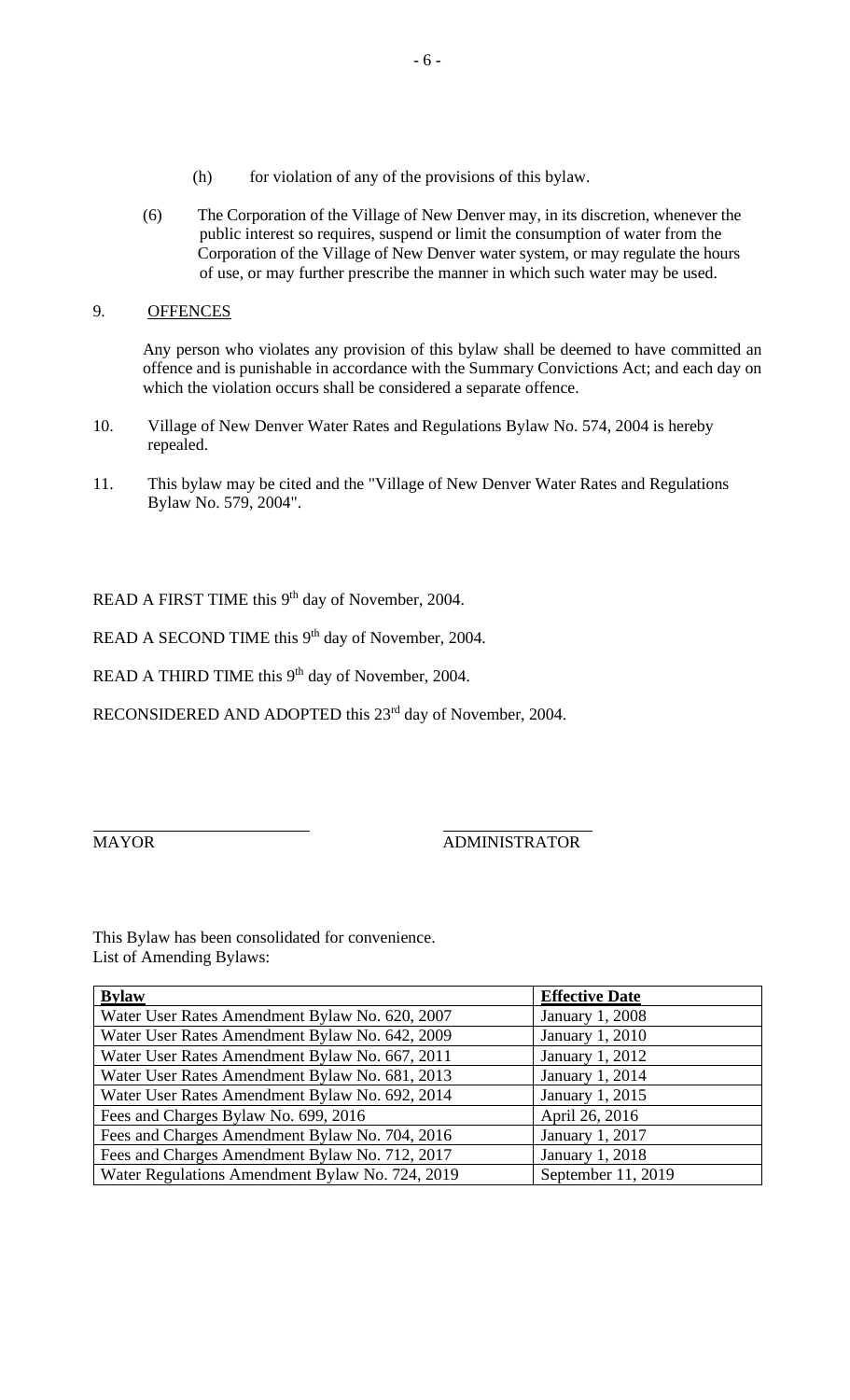### SCHEDULE "B"

Attached to and forming part of Bylaw No. 579

### APPLICATION FOR WATER CONNECTION TO THE CORPORATION OF THE VILLAGE OF NEW DENVER

I/We \_\_\_\_\_\_\_\_\_\_\_\_\_\_\_\_\_\_\_\_\_\_\_\_\_\_\_\_\_\_\_\_\_\_\_\_\_\_\_\_\_\_\_\_\_\_\_\_\_\_ owner/agent of owner, hereby make application for a water connection to: I herewith tender the sum of \$\_\_\_\_\_\_\_\_\_\_\_ to cover the cost of such connection, and further agree to pay the amount assessed against the aforesaid property from time to time in respect to the said water pursuant to the provisions of the Bylaws of the Corporation of the Village of New Denver.

Dated \_\_\_\_\_\_\_\_\_\_\_\_\_\_\_\_\_\_\_\_\_\_\_ 20\_\_\_ .

Signature of owner or agent